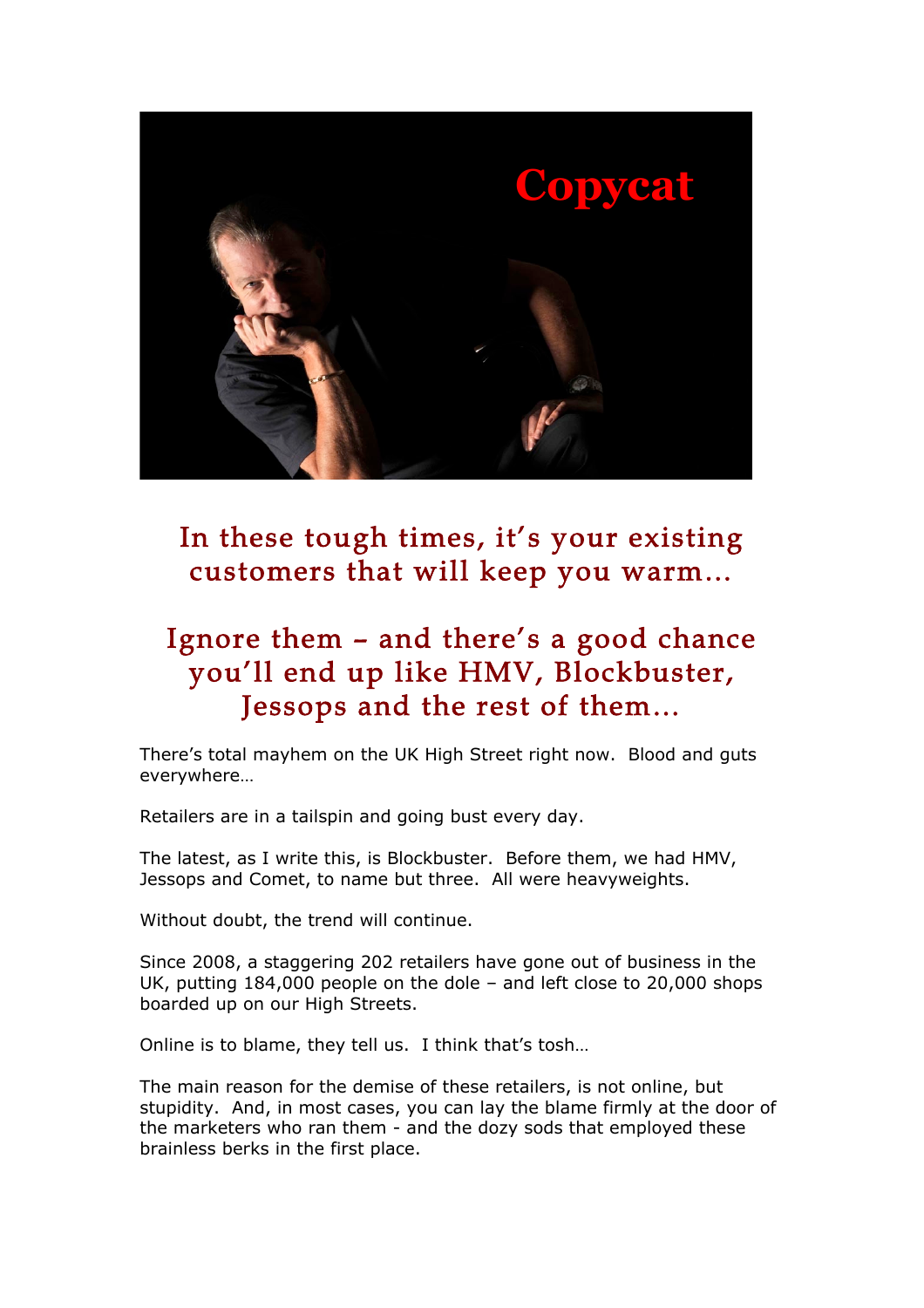Over the years, I have talked myself silly to whoever might listen, about the power of an existing customer and how it is absolutely vital that companies realise their value.

Some of the companies that have gone bust, I have actually had meetings with over the years. And, in every case, we discussed this very subject.

I suggested to them, as I have suggested to many, many others, that it is total lunacy to spend 4-5 times more on getting a new customer, than on the ones they already have. It makes absolutely zero sense.

Especially when you realise that current customers are worth 4-5 times more than new customers.

Did they listen? No. Did they go bust? Some of them did, yes.

Is there a connection? I believe there is…

I know one furniture retailer not a million miles from me, who has a valuable customer list of over 85,000 past customers, but doesn't talk to them ever, because "it's too expensive".

Can you believe such nonsense?

This company spends fortunes on local media advertising to generate new customers – and totally ignores the ones that previous fortunes spent on media advertising, generated.

You couldn't make it up…

Successful business these days is not about making a sale. It's about making and KEEPING a customer…

Your customers are your lifeblood. They represent, by a long, long way, the most important element of your business.

They are more important than you. More important than your Managing Director. Light years more important than your Financial Director.

And here's why…

**1. The customer you've already got is 4 – 5 times more likely to buy from you than someone identical who is not a customer.**

**2. A previous enquirer is about twice as likely to buy from you.**

**3. A more recent enquirer offers even greater potential than that.**

**4. A past customer is usually the next best bet to the above three.**

**5. Prospects, however smartly targeted, come a very poor fifth.**

An awful amount of companies these days, forget their customers. Bad as that is, it doesn't even come close to those companies who don't even want to know who they are in the first place.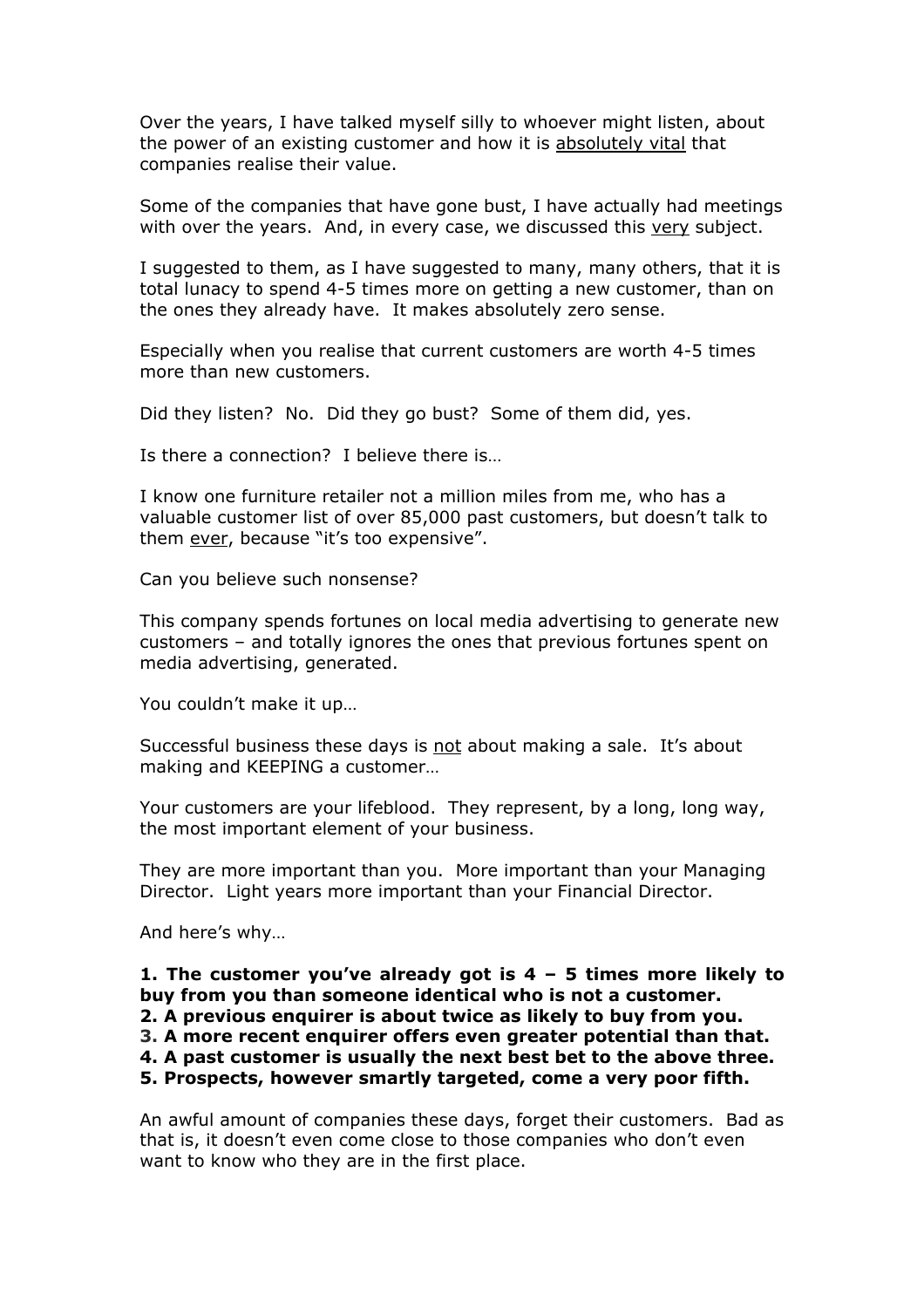Take the disaster that was HMV…

I buy loads of music. And DVD's. More than anyone I know. Much, much more than my daughter - and any of her friends. I always have. I bought from HMV regularly and I also buy online.

But, HMV have never once tried to capture my details. To find out who I am and to harness that power and value for their business.

If they had, they could have mailed me with relevant new products and wrapped nice attractive offers around the communications – and, guess what? - I would have gone back to the store and bought even more.

The wise words of Dr Michael Lebeouf are very relevant here:

"The rewarded customer buys, multiplies and comes back…"

We all know this, surely? It's not rocket science.

I remember pitching HMV over 15 years ago, with a 'HMV Direct' strategy. This was years before they had a go at it themselves and screwed it up regally. The idea had the backing of a great guy and good friend, Kit Buckler of Sony Music.

Sony Music were massive in those days and to have them onside was very powerful. What I was proposing to HMV was a no-brainer for them.

The thought process behind the scheme is as valid today, as it was then.

Ageing hippies like me (and other like-minded older people) buy more music than the kids. Much more. And the record companies have got incredible back catalogues of great music that people like us will buy.

But the vast majority don't buy these products, because they don't know they exist. I worked in the record industry for many years and I played in a number of bands in the 60's.

So, music was a vital part of my life then. It still is now. Because of this, even after all the years, I keep my ear to the ground. And I still have friends in the business.

I have subscribed to Mojo magazine for as long as I can remember. I also receive other music magazines and newsletters from around the world.

But, most people my age don't have this level of connection. So, what is released, by and large, gets zero attention, not only by others in my age group, but also the rest of the world out there.

The record companies in the last 20 years have had their promotional budgets decimated. So, they don't throw any promotional budget at a new album, from, say, people like Bonnie Raitt, Michael Franks, Joni Mitchell or Jackson Browne.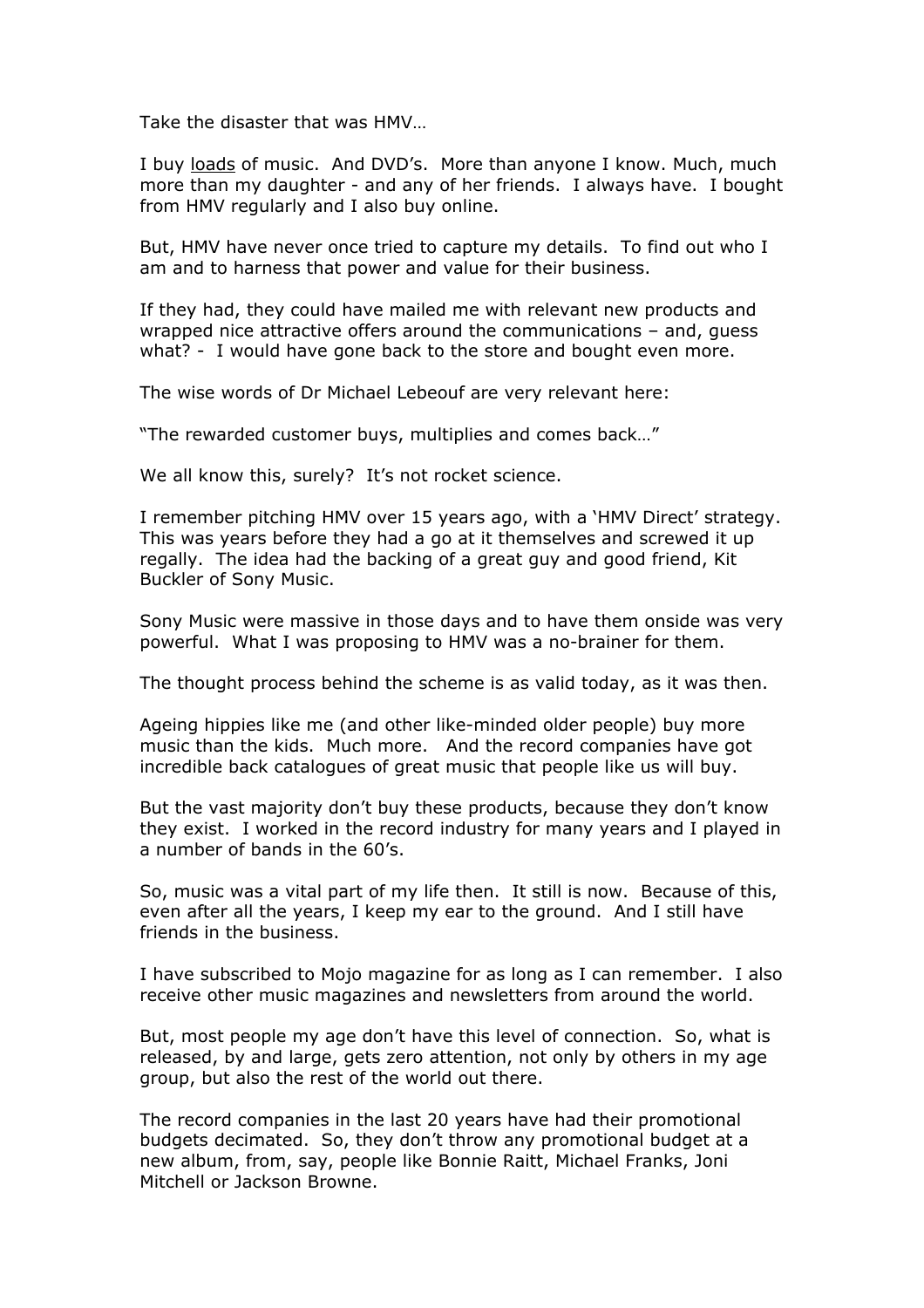Or anyone else, for that matter…

Great music gets released – and most of it goes under the radar of people who would have a propensity to be interested in it. Millions of pounds worth of sales, are lost, for this reason.

A lot of people only buy stuff after they've heard a track in the car, on Radio 2 or Smooth Radio. It's just scratching the surface, that's all.

So, I suggested to HMV, that if they embarked on a strategy to identify and capture this group of consumers and introduce an effective strategy to maximise on them, it would pay them back in spades.

They would sell planeloads of back catalogue and have a personal channel to introduce both new and existing products to an audience that wanted to buy…

…and that had loads of money to spend…

In a nutshell, they humoured me at the pitch. They used the words 'interesting' every two minutes, whilst looking at the watches every two minutes after. They said that they would give it consideration.

This took less than a week. They came back and said it wasn't for them.

Just over 2 years later, they launched HMV Direct. It was a pale imitation of what I had proposed - and was an abject failure. They simply didn't understand how to do it. And they understood even less about the music they had in their vaults and the prime audience segment they were targeting.

The marketing director was 24 years old. What the hell was he doing running the marketing for the biggest music retailer in the UK?

If you asked him to name a Steely Dan album or what his favourite Miles Davis track was, he would look at you as if you were an alien. He wouldn't even know George Harrison if he bumped into him.

When HMV Direct launched, I put myself on the HMV Direct database. I wanted to see what they did. They first produced a hugely expensive 'coffee table' type book, which was a total waste of money.

Creative masturbation. And it didn't sell.

I received a couple of subsequent mailings. They were awful. Looked like they had been put together by an above the line agency, not by experienced direct marketers.

They closed the operation inside 2 years, with massive losses. Another great opportunity, lost forever.

So, they've now gone bust. And it's a shame. But, they had it coming…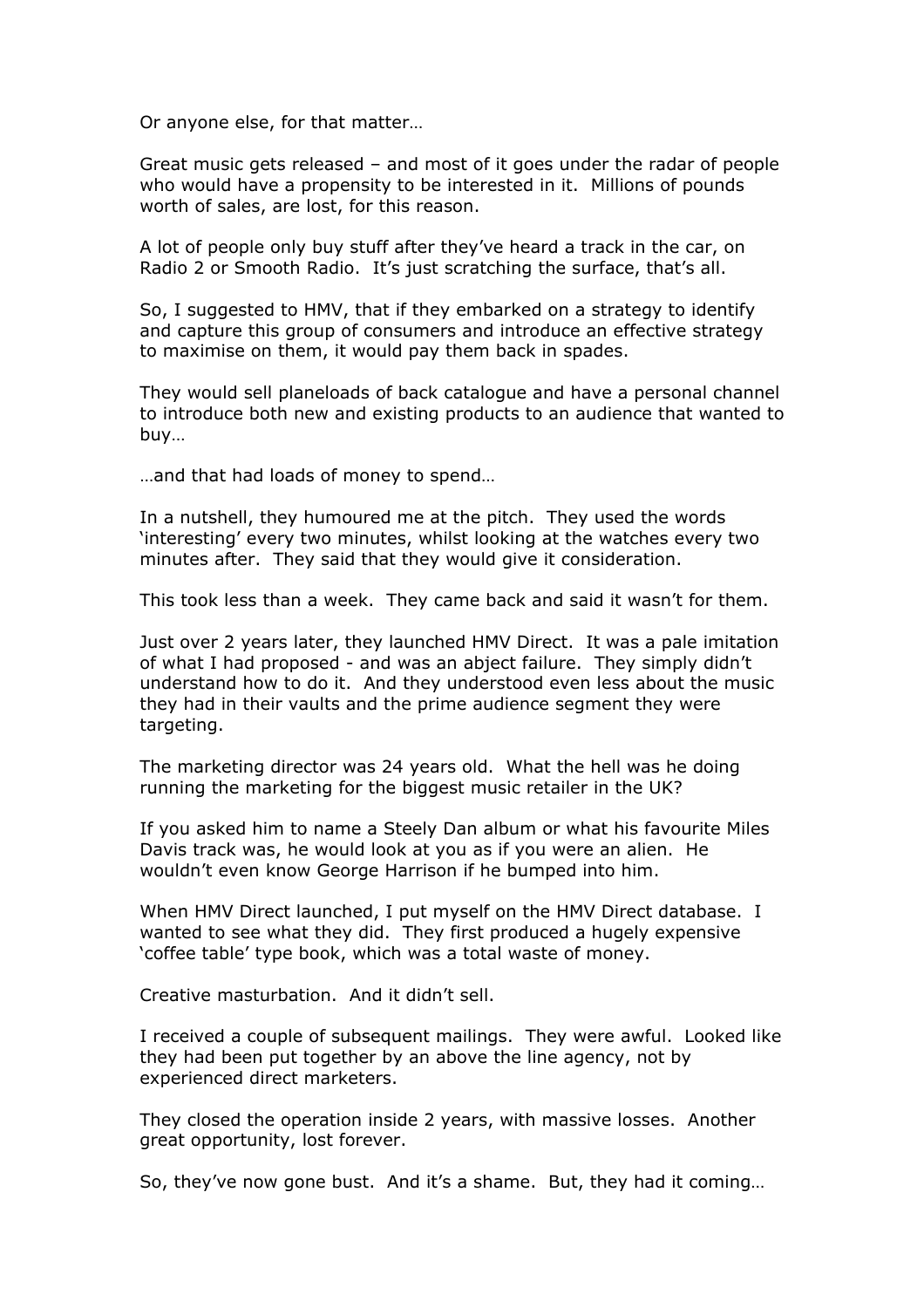It's not traditional retailers that ignore the power of existing customers. There are many, many more offenders.

Take the retail motor trade. They are, in the main, incredibly poor at recognising the power of existing customers. How many of you reading this, who have bought a vehicle from a dealer, get regular communications from that dealer?

Very few of you.

I know this to be true, because I ask people. Not only in this country, but overseas as well. At two recent Masterclasses I ran before Christmas, in Serbia and Romania, I asked these simple questions.

"How many of you in the audience have a motor car?"

Most hands went up.

"How many of you bought your car from a dealer?"

Most hands stayed up.

"How many of you receive regular communications from that dealer?"

95% of the hands went down.

And, in both locations, I could see the audience smiling. They knew the point I was making. And they got it. The dealer that had sold them the car was a very poor business person.

And stupid to boot.



This guy is the most successful salesman ever.

His name is Joe Girard. This book is worth reading.

He turned his hand to selling cars and was astonishingly successful at it.

When he was asked what his secret was, he said.

### **"I realise that the next sale begins, the minute I deliver the new car".**

Car retailers today, could learn so much from him.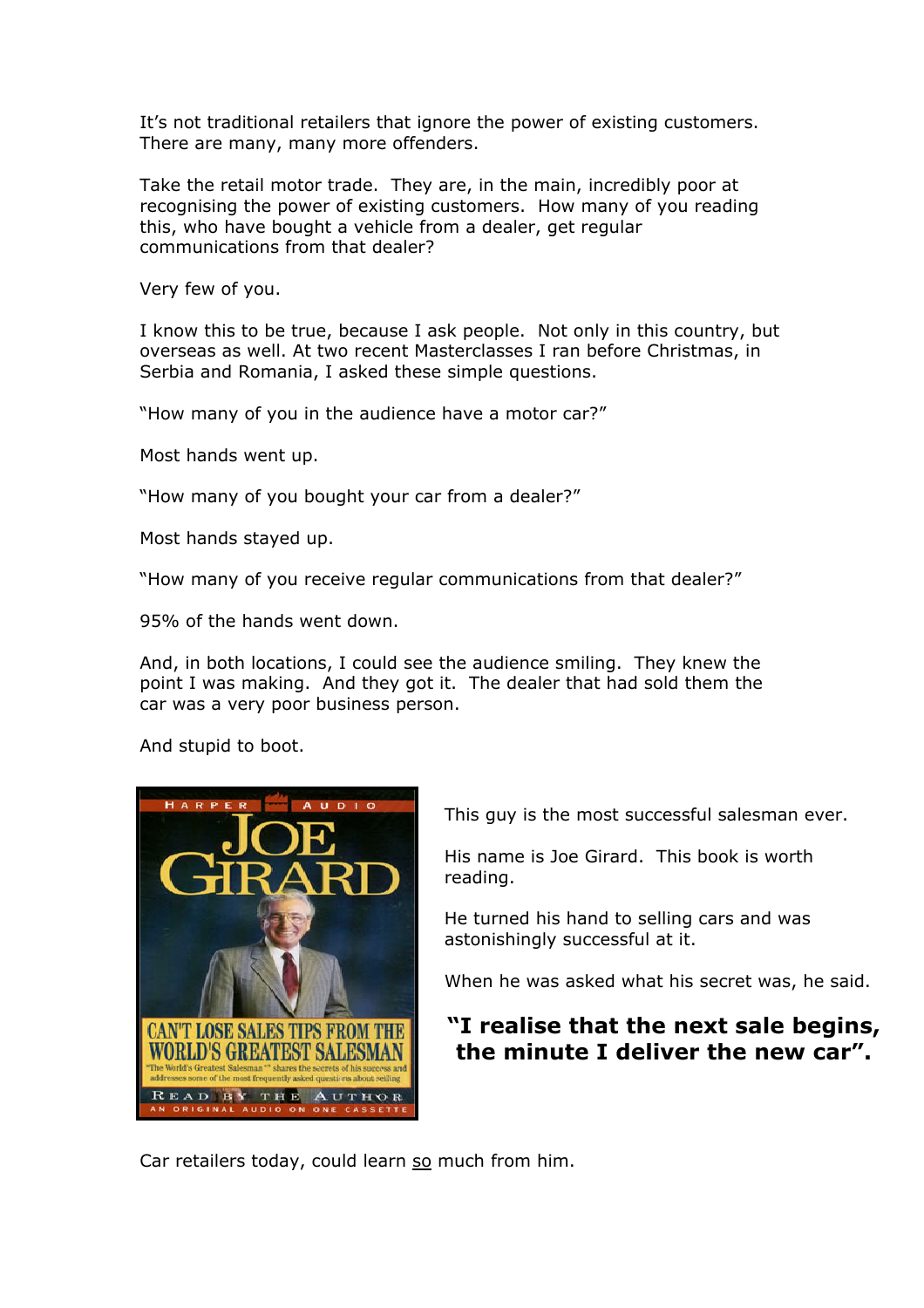To let someone drive off the forecourt and basically forget them,is beyond my comprehension. Especially when retailers make more money on servicing and parts than they do on the sale of a vehicle.

Those few that do keep in touch, communicate badly, using templates and cold impersonal letters that sound like they've been written by the yardman.

Ignoring the enormous value of past customers, happens all over. Take restaurants for example. Another very competitive and tough arena.

How many restaurants ask you for your details? How many of them show an interest in you and invite you to join their 'Gourmet Club' or 'Food Lovers Group', to be invited back in for special offers and exclusive evenings?

Once again, sadly, very few.

I can't remember the last time this happened to me. Yet there are many, many examples over the years, of restaurants that have made fortunes from this strategy.

But, as with most things marketing that worked and made sense, those strategies were introduced decades ago, when smart marketers understood how to utilise the power of data.

They also understood that if they then hired people who could write great direct response copy and originate effective creative – for mailings to be sent to the segmented database they had created – they would make an awful lot of money.

Which they did.

Let's face it. Even the most successful and popular restaurants have their quiet nights. For some, it's Sundays. Most don't even open on that day now. For others, it might be Tuesday.

By using a valuable database of past diners, a smart restaurateur could invite people in on those days, with strong offer-led promotions.

Two-for-ones, FREE wine – these things WORK. And will continue to work. But do they do it today? No.

I know a lot of today's restaurant groups now have email databases, because I am on a lot of them, to see what they do. But most communicate incredibly poorly, as the emails they send, lack connection or warmth.

And certainly no personal recognition.

It's just a numbers game to them. A cheap and cheerful promotional route, hitting cluttered email inboxes, read by apathetic recipients.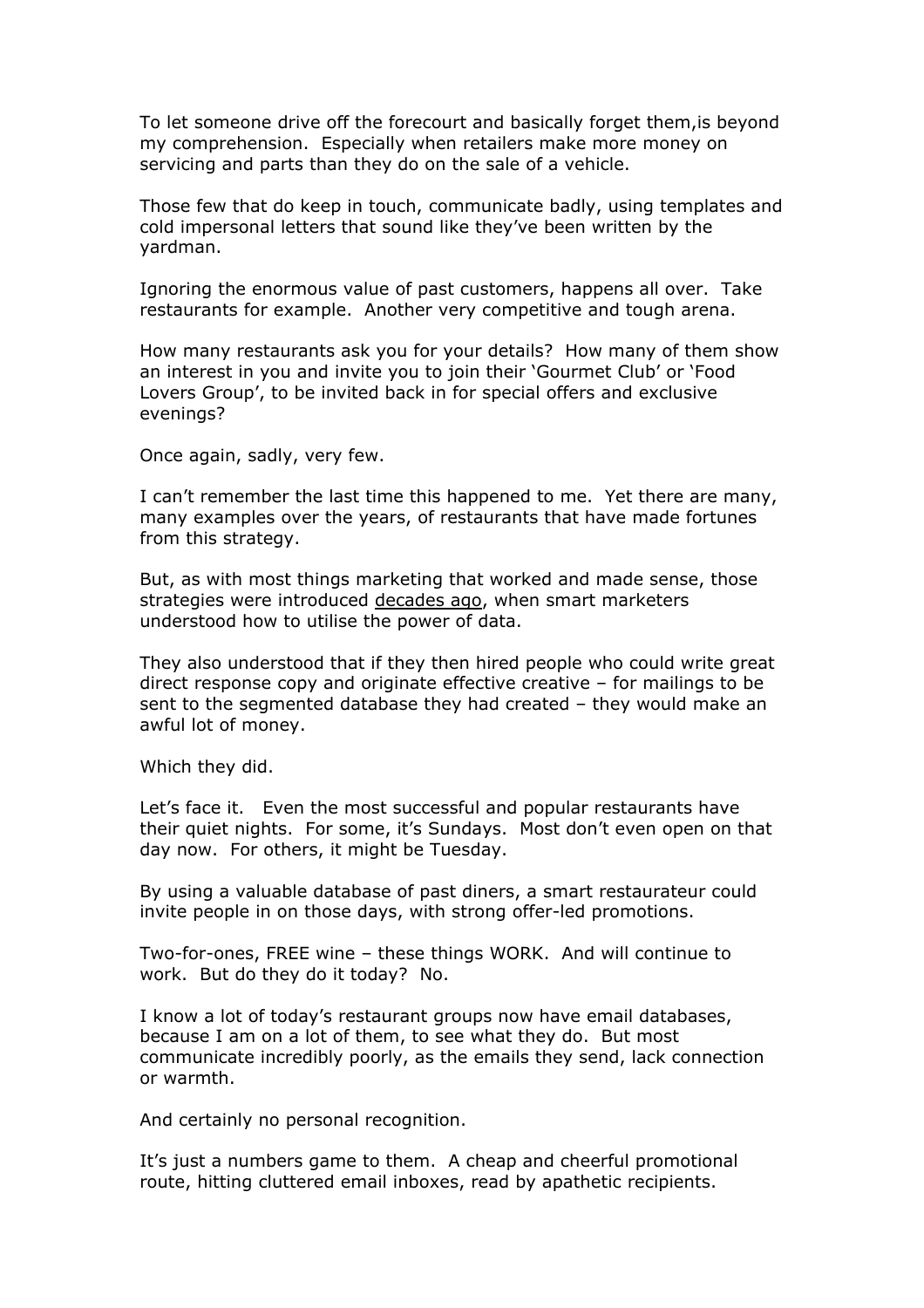They forget a very important fact. Customers are not born equal. Smart marketers market to people on their differences, not their similarities.

To send the same basic offer to someone who spends ten times more than the next guy, is not only lazy, it's simply very poor marketing.

As the wonderful Jerry Reitman once said:

"Customers have different names, ages, addresses, dialects, education, incomes, ethnic backgrounds, experiences, aspirations, circumstances, family structure, motivations, behaviour patterns, personalities, character traits, physical features, emotional make-ups and personal priorities.

#### **Consumers are individuals, as unique as snowflakes"**

It's a magnificent quote that should be on every marketer's office wall.

One final example of this nonsense, is the hotel industry. All hotel marketers fancy themselves. I haven't been in front of one that doesn't. They really think they are pretty good.

Most aren't…

When we stay with a hotel, we give them so much information. But, the majority don't use it. Over the years, I have stayed at hundreds and hundreds of hotels. Only once have I ever received a 'thank you' and an offer to tempt me back.

Only ONCE. How incredibly bad is that?

Hotels should pay as much attention to the customer leaving through the revolving doors, as the one coming in. But they don't.

Once again, I have had many, many conversations with hotels about using the data that they have on past customers, to generate attractive new business. I have pitched a lot of the big groups over the years.

But, only a handful understood the potential. The rest did not.

To most, it was too much trouble. It involved a database – dirty word – and a bit of investment. Also a dirty word.

Those that were brave and did invest in a meaningful strategic programme, made a fortune. And they continue to reap the benefits to this day.

Yes, I know most of the leading groups have loyalty schemes. But how many are really run correctly. How many send out communications that make you feel special and privileged?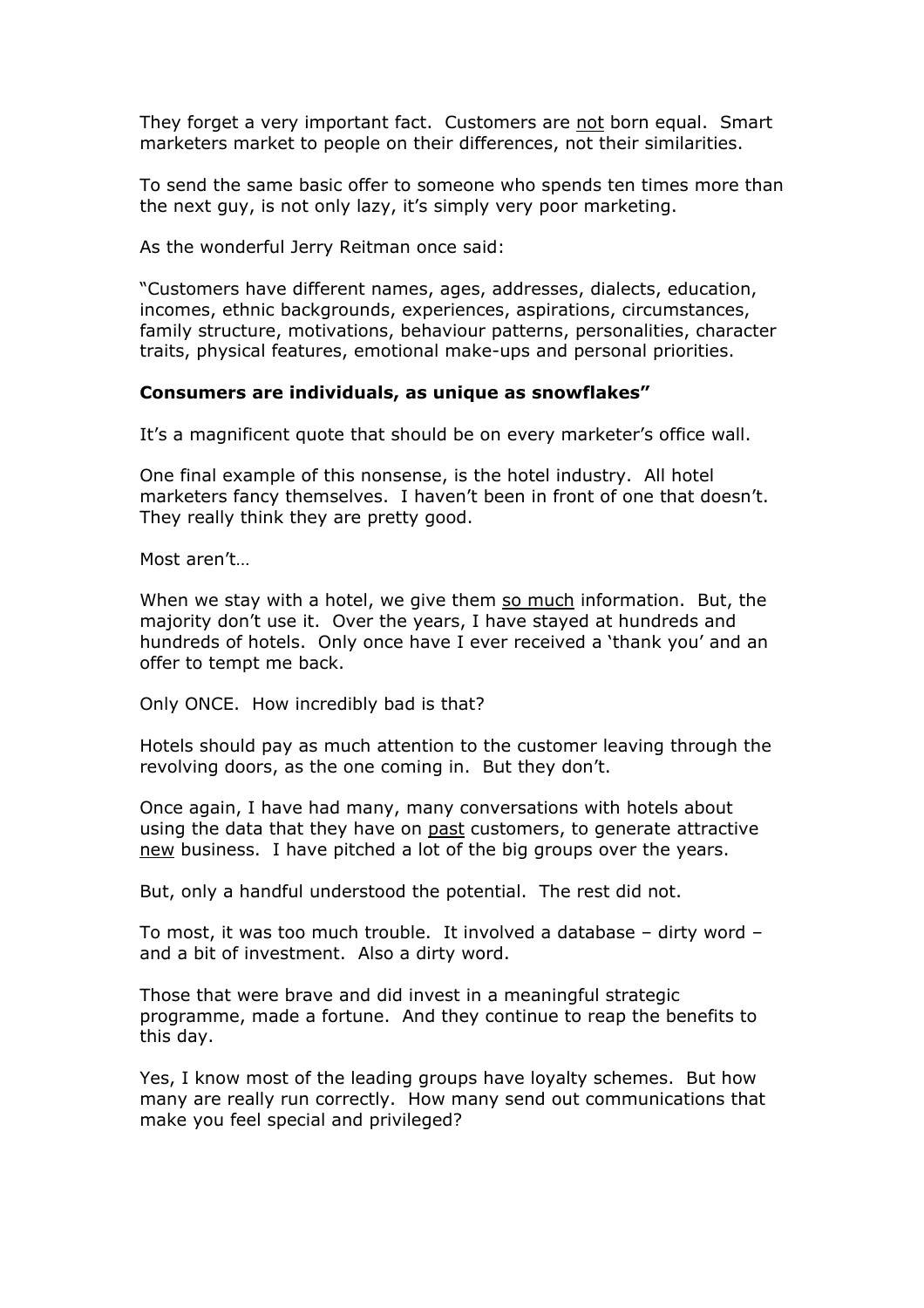I would suggest, very few. And now, of course, most of them send these vital customer communications out by email, which reduces their impact even more.

Why do they do it? Simple. Because it's cheaper.

If they bothered to test email against direct mail and evaluate the return on investment they would get from their campaigns, they would be very surprised.

Direct mail, as we all know, will devastate email in ROI.

Anyway. Anyhow. Anywhere. (I choose…) To quote Pete Townsend… (Sorry, couldn't resist that.)

But they won't test it. In fact, they won't even think of it. It's just a numbers game to them – and really, old customers don't matter. It's all about tomorrow and new customers.

Well, that's what many hotel groups and independents thought, just before they went bust.

JJB Sports thought like that, too. And Jessops. The marketers at HMV had the same mentality. As did Comet. And many, many like them…

Don't be like these brainless morons. Recognise the power of your existing customers, before it's too late. They are gold dust…

Whether you like it or not, your past and potential customers are in charge of your business now. Not you.

They will determine whether you are successful. Not you.

They hold the power now. Not you.

To conclude, I have some good news and bad news. The good news first. Here's a FREE gift from me to you.

Below are four strong recommendations that will benefit you and your business, if you choose to recognise them:

- **1. Respect your customer he is more valuable than you.**
- **2. Stay close to your customer he will make you successful.**
- **3. Keep listening to and learning from your customers.**
- **4. Use your imagination and don't be a lemming like the rest of them out there.**

Here's the bad news…

This year, you are going to lose at least 20% of your customers.

And here's why they will leave you.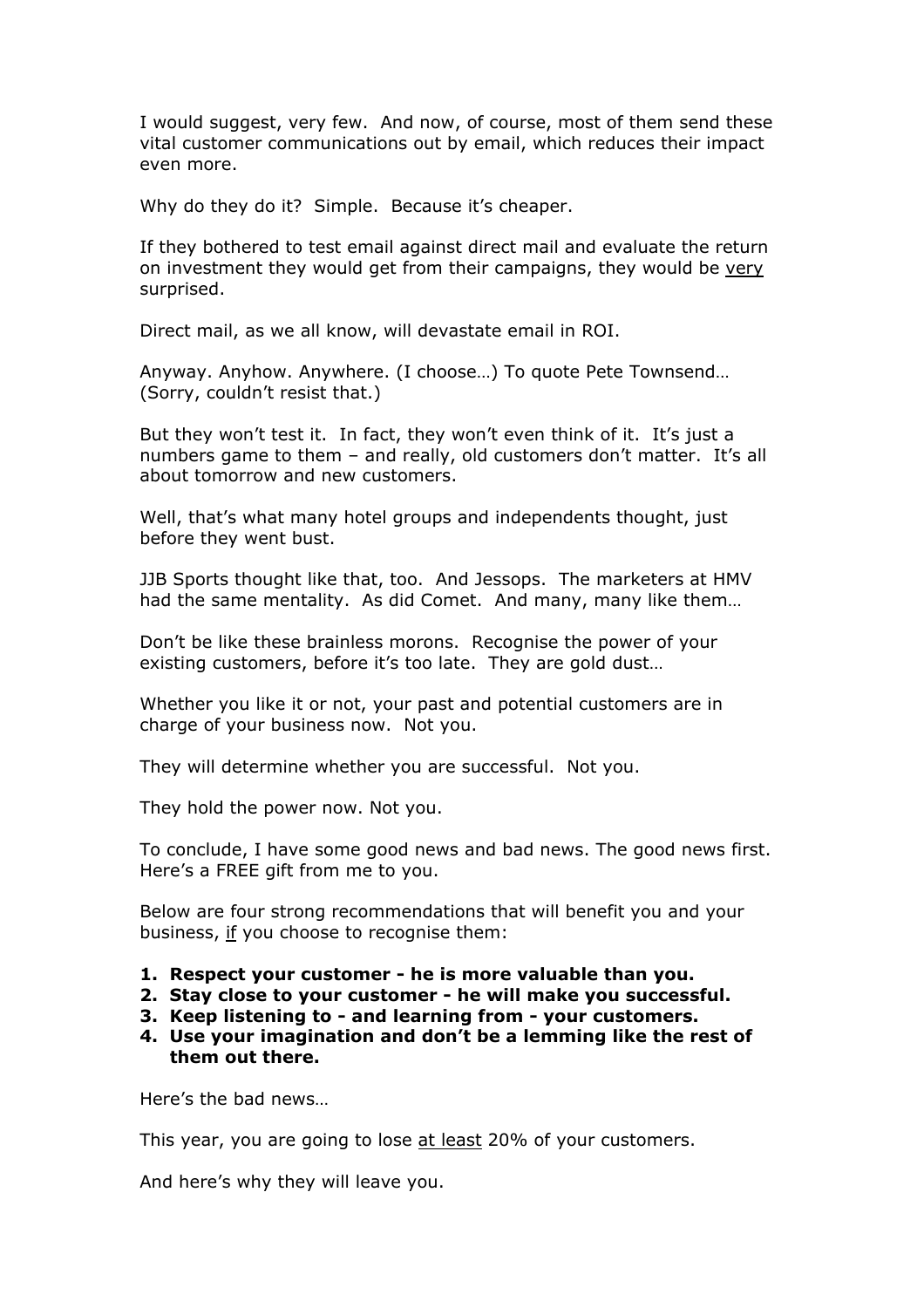- 4% will move away or die.
- 5% will open up other company friendships.
- 9% will be stolen by your competition.
- 14% will express dissatisfaction with your products or services.

### And a massive 68% will leave you, **because you will show indifference to them – and make no meaningful effort to contact them**.

*(Above figures from a survey by McGraw Hill.)*

Yes, nearly seven out of ten of your past customers, who have cost you a small fortune to obtain, are very likely to walk away from you this year, because you'll forget to tell them how much you love them and value their business.

The great marketers of yesteryear will be rolling over in their graves. They showed us how to make fortunes by harnessing the power of an existing or past customer.

A hell of a lot of today's marketers, have chosen to ignore this wisdom. And the results are there for us all to see. It's not just retail, by the way. It's happening in all sectors of Industry & Commerce.

I believe what we are seeing in these early days of 2013, is just the start.

There will be a lot more high-profile failures, across every sector. And people will suggest many colourful reasons for their collective demise.

"No one has any money anymore", they'll say. " People are worried about the economic situation", will be heard again and again.

"Everyone is buying online now", will be rolled out with gay abandon.

Some of those reasons may have some merit. But, I believe the main reason in most cases, will be that the companies concerned, ignored the most fundamental rule in business…

I'll let the late, great Peter Drucker tell you what that is…



# *"There is only one profit centre in business.*

*It is your customer"*